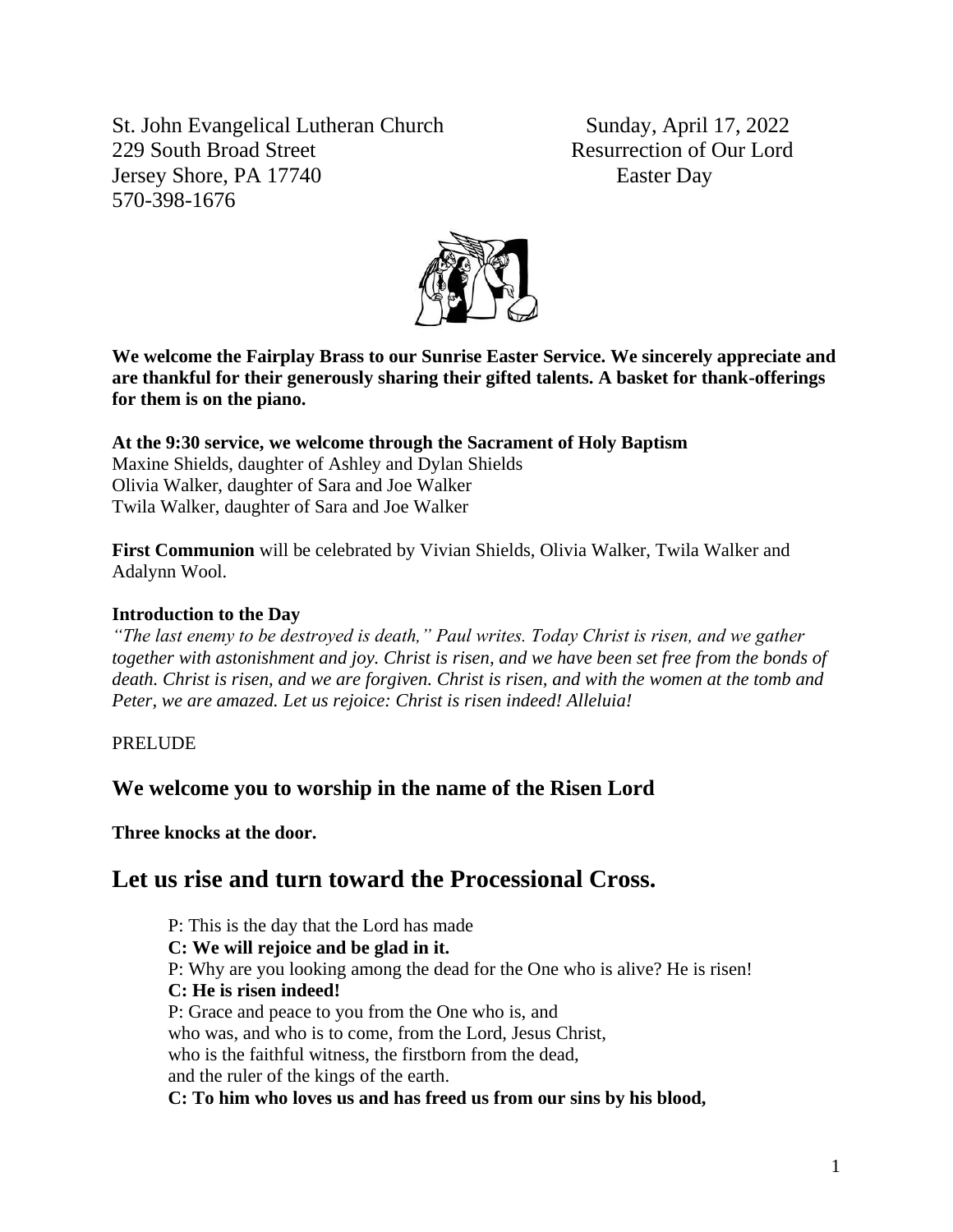## **and has made us to be a kingdom and priest to serve the Father—to him be glory and power forever and ever! Amen.**

## **GATHERING SONG:** *Jesus Christ Is Risen Today 365*

### **Thanksgiving for Baptism**

*All may make the sign of the cross, the sign that is marked at baptism, as the presiding minister begins.*

## P: Alleluia! Christ is risen.

## **C: Christ is risen indeed. Alleluia!**

P: In the waters of baptism, we have passed over from death to life with Jesus Christ, and we are a new creation. For this saving mystery, and for this water, let us bless God, who was, who is, and who is to come.

### *Water may be poured into the font as the presiding minister gives thanks.*

We thank you, God, for your river of life, flowing freely from your throne: through the earth, through the city, through every living thing. You rescued Noah and his family from the flood; You opened wide the sea for the Israelites. Now in these waters you flood us with mercy, and our sin is drowned forever. You open the gate of righteousness and we pass safely through. In Jesus Christ, you calm and trouble the waters. You nourish us and enclose us in safety. You call us forth and send us out. In lush and barren places, you are with us. You have become our salvation. Now breathe upon this water and awaken your church once more. Claim us again as your beloved and holy people. Quench our thirst; cleanse our hearts; wipe away every tear. To you, our Beginning and our End, our Shepherd and Lamb, be honor, glory, praise, and thanksgiving, now and forever.

### **Amen.**

## **Greeting**

- P: The grace of our Lord Jesus Christ, the love of God, and the communion of the Holy Spirit be with you all.
- **C: And also, with you.**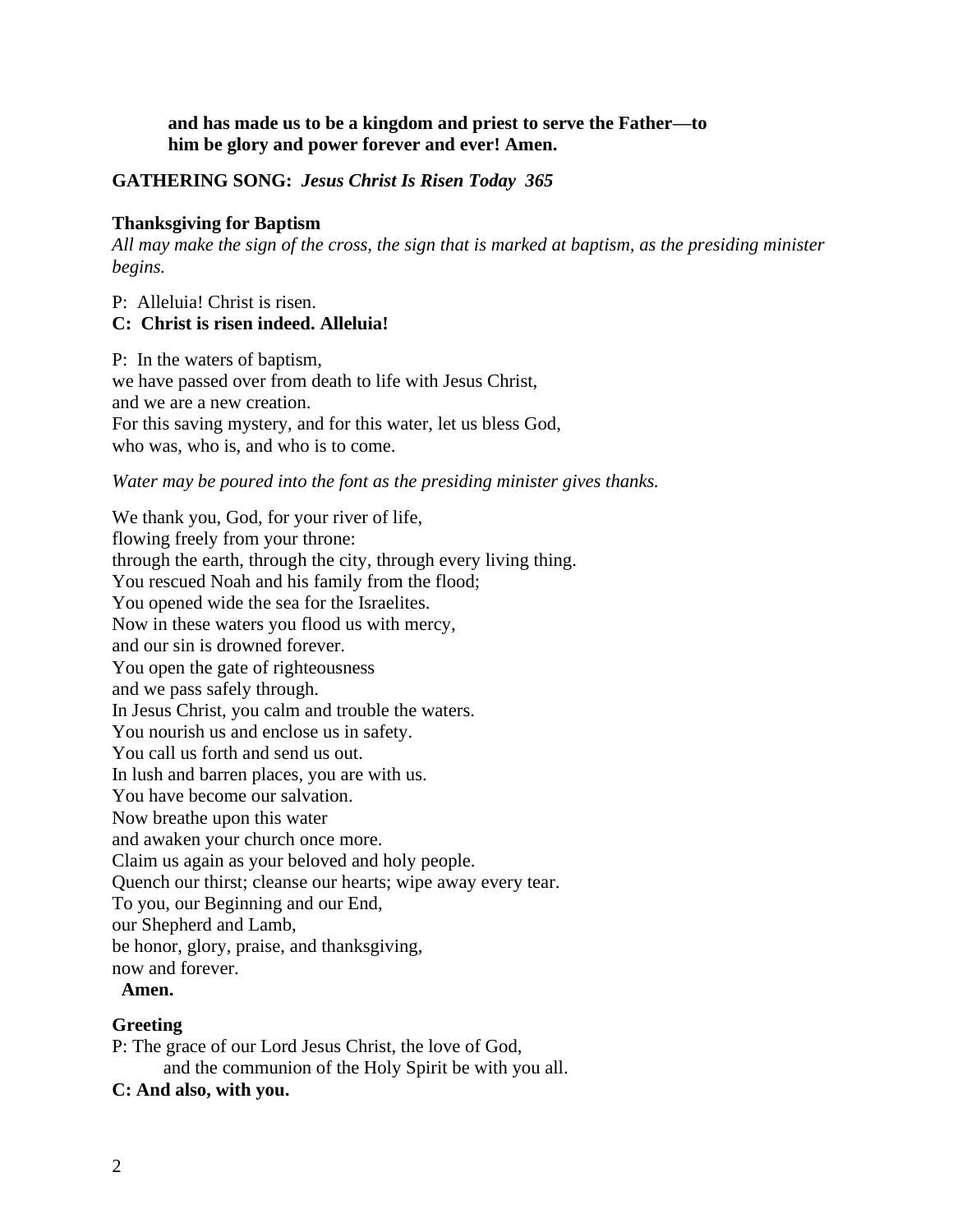## **HYMN OF PRAISE:** *This Is the Feast p. 140*

**Prayer of the Day**

P: Let us pray.

**O God, you gave your only Son to suffer death on the cross for our redemption, and by his glorious resurrection you delivered us from the power of death. Make us die every day to sin, that we may live with him forever in the joy of the resurrection, through your Son, Jesus Christ our Lord, who lives and reigns with you and the Holy Spirit, one God, now and forever.**

**Amen.**

### *The assembly is seated.*

### **Word**

God speaks to us in scripture reading, preaching, and song.

## First Reading: **Acts 10:34-43**

*Peter's sermon, delivered at the home of Cornelius, a Roman army officer, is a summary of the essential message of Christianity: Everyone who believes in Jesus, whose life, death, and resurrection fulfilled the words of the prophets, receives forgiveness of sins through his name.*

 $34$ Peter began to speak to [the people]: "I truly understand that God shows no partiality,  $35$ but in every nation anyone who fears him and does what is right is acceptable to him. <sup>36</sup>You know the message he sent to the people of Israel, preaching peace by Jesus Christ—he is Lord of all. <sup>37</sup>That message spread throughout Judea, beginning in Galilee after the baptism that John announced: <sup>38</sup>how God anointed Jesus of Nazareth with the Holy Spirit and with power; how he went about doing good and healing all who were oppressed by the devil, for God was with him. <sup>39</sup>We are witnesses to all that he did both in Judea and in Jerusalem. They put him to death by hanging him on a tree; <sup>40</sup>but God raised him on the third day and allowed him to appear, <sup>41</sup>not to all the people but to us who were chosen by God as witnesses, and who ate and drank with him after he rose from the dead. <sup>42</sup>He commanded us to preach to the people and to testify that he is the one ordained by God as judge of the living and the dead.  $43$ All the prophets testify about him that everyone who believes in him receives forgiveness of sins through his name."

L: The word of the Lord.

## **C: Thanks be to God.**

### **Psalm 118:1-2, 14-24**

<sup>1</sup>Give thanks to the LORD, for the LORD is good;

God's mercy endures forever.

### <sup>2</sup>**Let Israel now declare,**

**"God's mercy endures forever."**

<sup>14</sup>The LORD is my strength and my song,

and has become my salvation.

<sup>15</sup>**Shouts of rejoicing and salvation echo in the tents of the righteous: "The right hand of the LORD acts valiantly!**

<sup>16</sup>The right hand of the LORD is exalted! The right hand of the LORD acts valiantly!"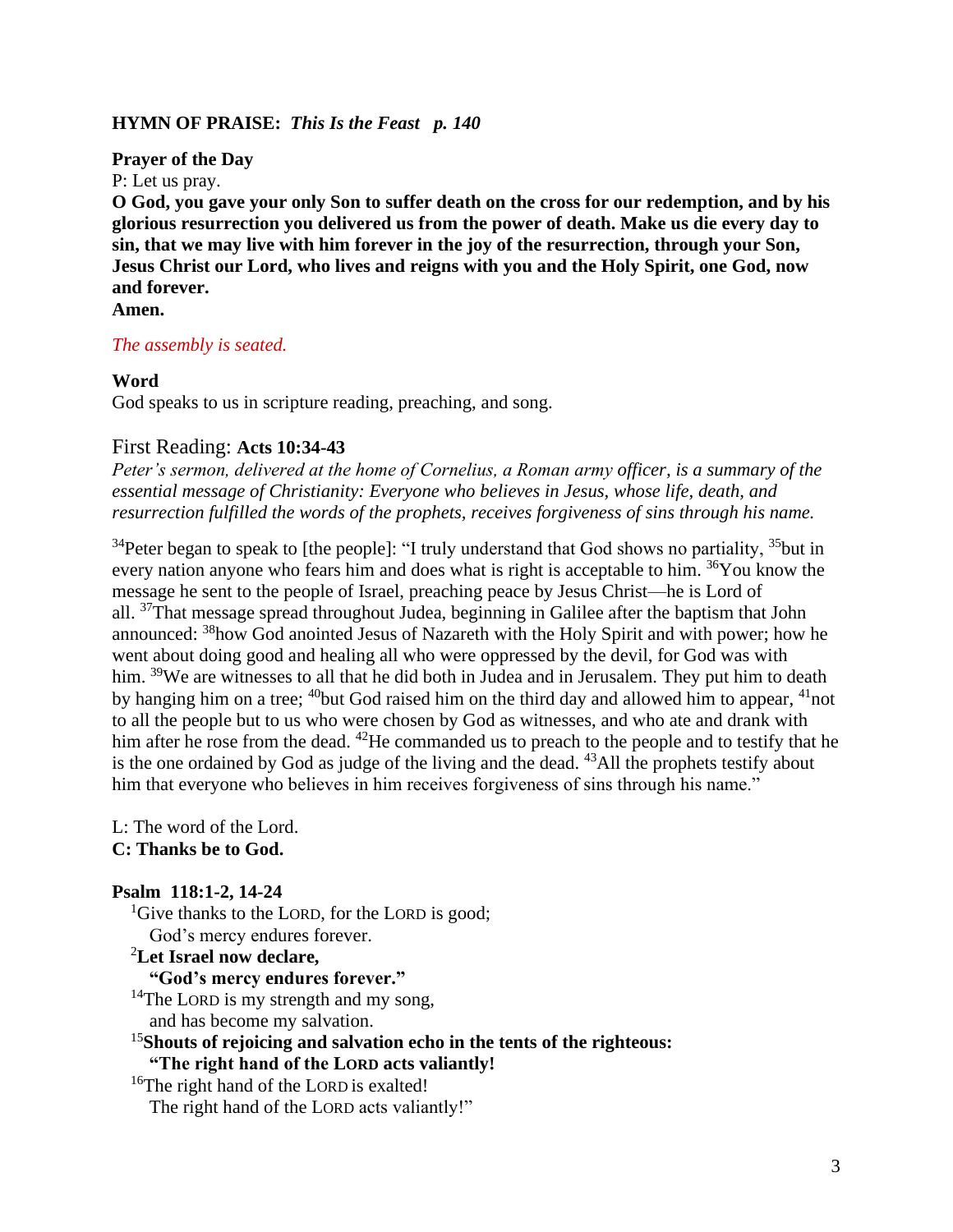<sup>17</sup>**I shall not die, but live, and declare the works of the LORD.** <sup>18</sup>The LORD indeed punished me sorely, but did not hand me over to death. <sup>19</sup>**Open for me the gates of righteousness; I will enter them and give thanks to the LORD.**  $20$ "This is the gate of the LORD; here the righteous may enter." <sup>21</sup>**I give thanks to you, for you have answered me and you have become my salvation.**  $22$ The stone that the builders rejected has become the chief cornerstone. <sup>23</sup>**By the LORD has this been done; it is marvelousin our eyes.**  $24$ This is the day that the LORD has made; let us rejoice and be glad in it.

## **Second Reading**: 1 Corinthians 15:19-26

*Paul describes the consequences of the resurrection, including the promise of new life in Christ to a world that has been in bondage to death. He celebrates the destruction of evil and the establishment of God's victorious rule over all.*

 $19$ If for this life only we have hoped in Christ, we are of all people most to be pitied.

 $^{20}$ But in fact Christ has been raised from the dead, the first fruits of those who have died. <sup>21</sup>For since death came through a human being, the resurrection of the dead has also come through a human being;  $^{22}$  for as all die in Adam, so all will be made alive in Christ.  $^{23}$ But each in his own order: Christ the first fruits, then at his coming those who belong to Christ. <sup>24</sup>Then comes the end, when he hands over the kingdom to God the Father, after he has destroyed every ruler and every authority and power.  $^{25}$  For he must reign until he has put all his enemies under his feet. <sup>26</sup>The last enemy to be destroyed is death.

L: The word of the Lord. **C: Thanks be to God.**

### *The assembly stands.*

### **GOSPEL ACCLAMATION** *p. 142*

*Alleluia Lord to whom shall we go? You have the words of eternal life. Alleluia, Alleluia.*

P: The holy gospel according to Luke. **C: Glory to you, O Lord.**

#### **Gospel: Luke 24:1-12**

*Evidently expecting to find Jesus' corpse, some of the women among his followers go to the tomb with embalming spices. After a perplexing encounter with the empty tomb and angelic visitors, the women become the first to proclaim the amazing news of resurrection.*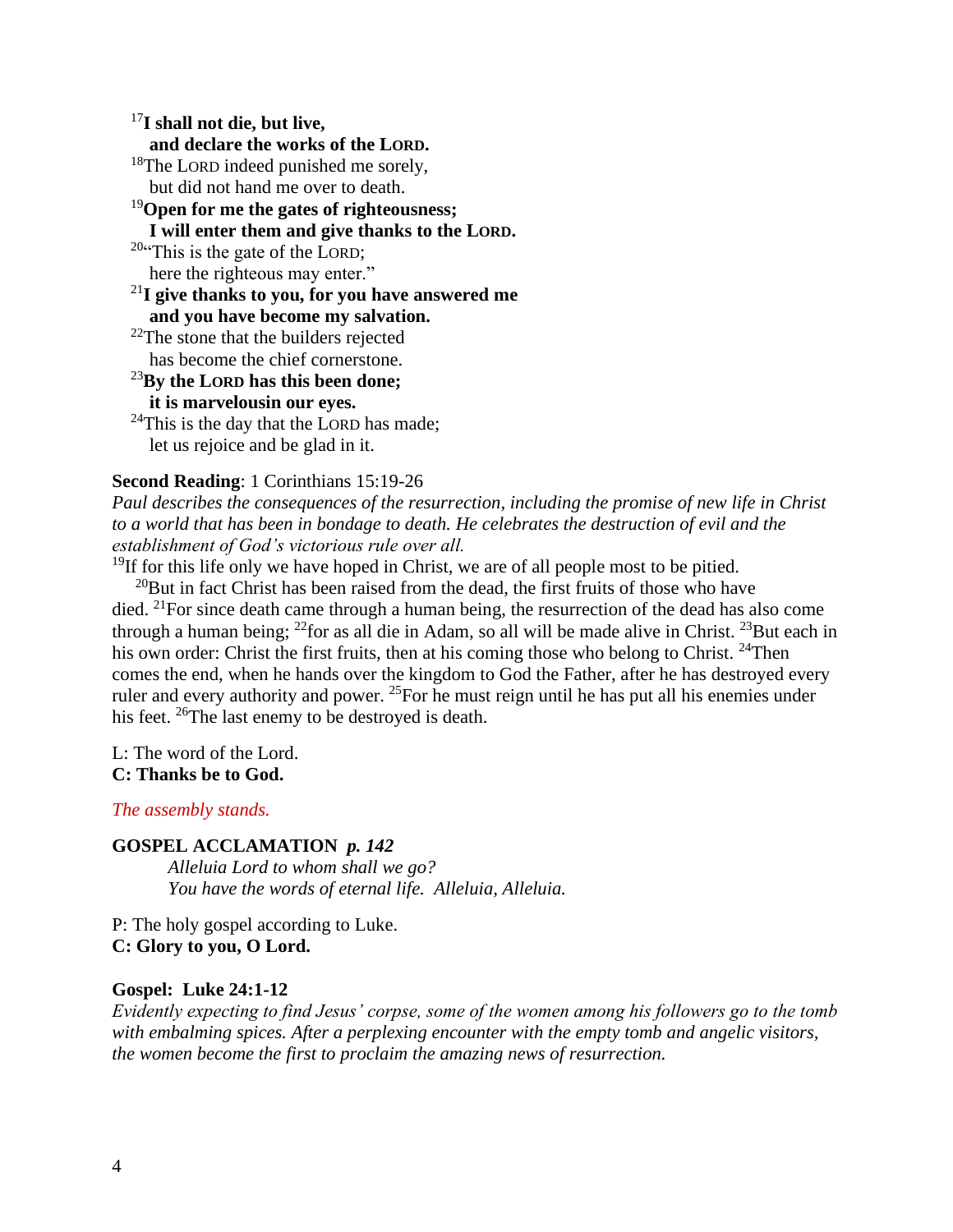<sup>1</sup>On the first day of the week, at early dawn, [the women] came to the tomb, taking the spices that they had prepared. <sup>2</sup>They found the stone rolled away from the tomb,  $3$  but when they went in, they did not find the body. <sup>4</sup>While they were perplexed about this, suddenly two men in dazzling clothes stood beside them. <sup>5</sup>The women were terrified and bowed their faces to the ground, but the men said to them, "Why do you look for the living among the dead? He is not here, but has risen. <sup>6</sup>Remember how he told you, while he was still in Galilee, <sup>7</sup>that the Son of Man must be handed over to sinners, and be crucified, and on the third day rise again." <sup>8</sup>Then they remembered his words, <sup>9</sup> and returning from the tomb, they told all this to the eleven and to all the rest. <sup>10</sup>Now it was Mary Magdalene, Joanna, Mary the mother of James, and the other women with them who told this to the apostles.  $^{11}$ But these words seemed to them an idle tale, and they did not believe them. <sup>12</sup>But Peter got up and ran to the tomb; stooping and looking in, he saw the linen cloths by themselves; then he went home, amazed at what had happened.

P: The gospel of the Lord. **C: Praise to you, O Christ.**

### *The assembly is seated.*

#### **Sermon**

#### *The assembly stands.*

## **Hymn of the Day Sunrise Service** *Low in the Grave*

1.Low in the grave he lay, Jesus my Savior, Waiting the coming day, Jesus my Lord!

**REFRAIN:** Up from the grave he arose; With a mighty triumph o'er his foes; He arose a victor from the dark domain, And he lives forever, with his saints to reign. He arose! He arose! Hallelujah! Christ arose!

2.Vainly they watch his bed, Jesus my Savior, Vainly they seal the dead, Jesus my Lord! (Refrain)

3.Death cannot keep its prey, Jesus my Savior; He tore the bars away, Jesus my Lord! (Refrain)

**Hymn of the Day at 9:30 Service** *Borning Cry 732* **HOLY BAPTISM (9:30 service see insert) THE NICENE CREED**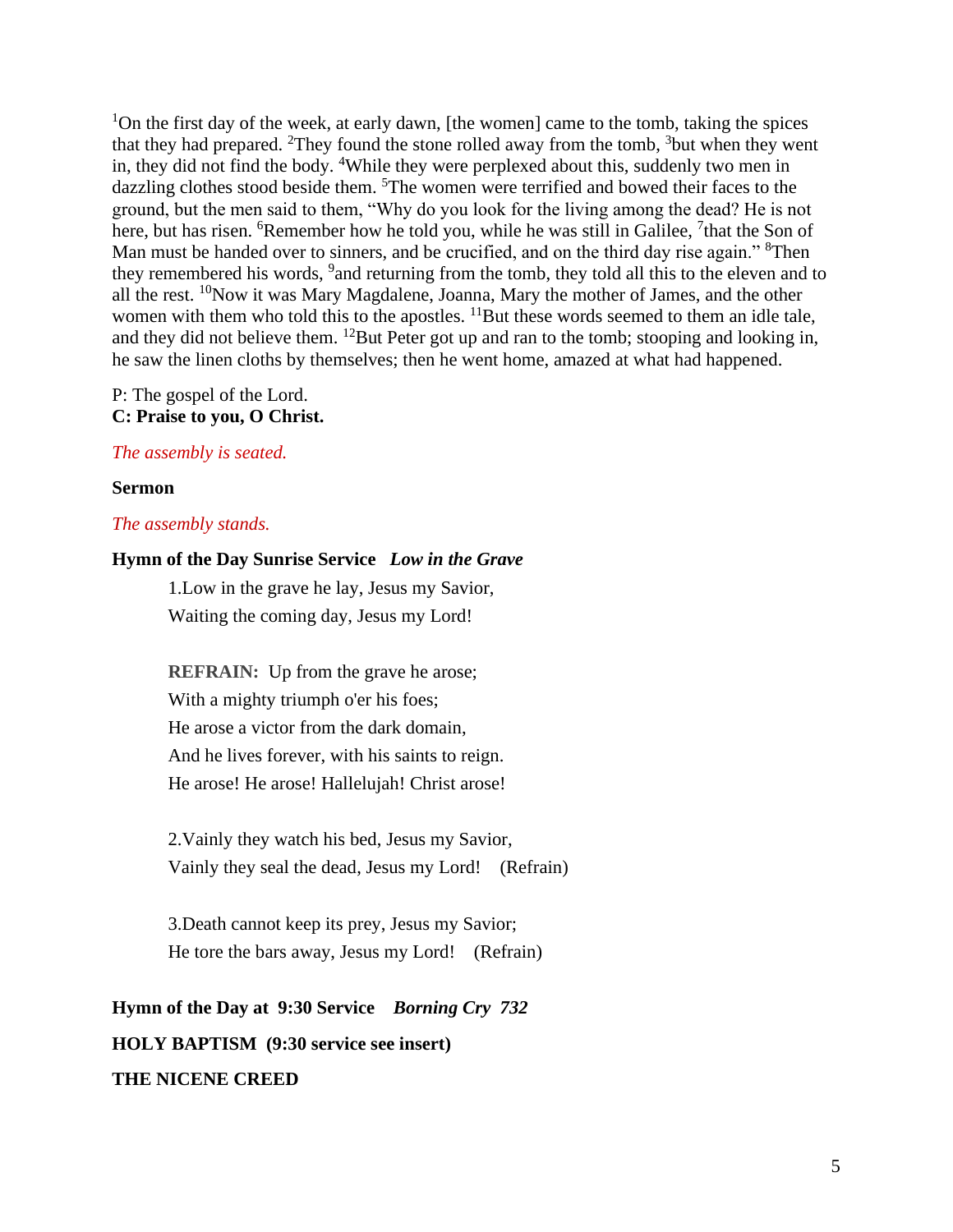**We believe in one God, the Father, the Almighty, maker of heaven and earth, of all that is, seen and unseen. We believe in one Lord, Jesus Christ, the only Son of God, eternally begotten of the Father, God from God, Light from Light, true God from true God, begotten, not made, of one Being with the Father; through him all things were made. For us and for our salvation he came down from heaven, was incarnate of the Holy Spirit and the virgin Mary and became truly human. For our sake he was crucified under Pontius Pilate; he suffered death and was buried. On the third day he rose again in accordance with the scriptures; he ascended into heaven and is seated at the right hand of the Father. He will come again in glory to judge the living and the dead, and his kingdom will have no end. We believe in the Holy Spirit, the Lord, the giver of life, who proceeds from the Father and the Son,\* who with the Father and the Son is worshiped and glorified, who has spoken through the prophets. We believe in one holy catholic and apostolic church. We acknowledge one baptism for the forgiveness of sins. We look for the resurrection of the dead, and the life of the world to come. Amen.** 

## **Prayers of Intercession**

A: On this day of resurrection joy, let us offer our prayers for ourselves, our neighbors, and our world.

## *A brief silence.*

Renewing God, the good news of your resurrection changed the world. Give church leaders and all the baptized the same excitement as the women at the tomb, and inspire us to share your abundant life. Merciful God,

## **C: receive our prayer.**

A: Sustaining God, your creation abounds with signs of new life in budding trees and newborn creatures. Provide fertile soil, ample sunlight, and nourishing rain for the growth of plants, and provide farmers with a plentiful harvest. Merciful God,

**C: receive our prayer.**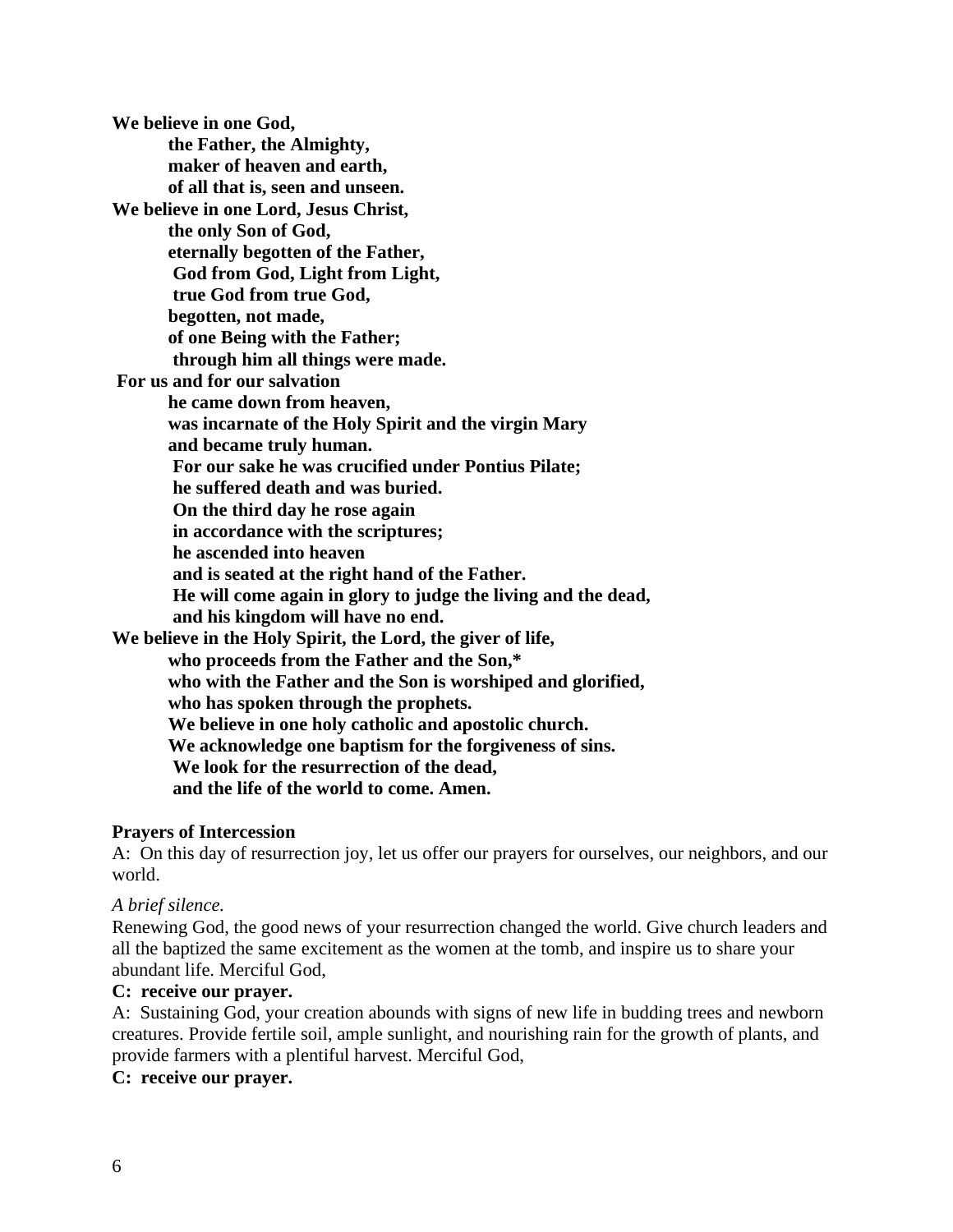A: Sheltering God, strengthen and sustain all who support vulnerable people across the world (*especially*). Empower government agencies and international organizations that provide for refugees and migrants forced to leave their homelands. Merciful God,

## **C: receive our prayer.**

A: Encouraging God, you do a new thing among us. We pray for those gripped by fear and anxiety or who suffer in any way (*especially*). Send us as your healing presence to places of hunger, pain, illness, or overwhelming sorrow. Merciful God,

## **C: receive our prayer.**

A: Surprising God, you offer endless ways for us to delight in your grace. Give this community of faith a sense of joy and wonder in exploring new avenues of faith formation, worship, and discipleship. Merciful God,

## **C: receive our prayer.**

A: God of all nations, we uplift the work and ministry of the Lutheran Church of Liberia. They are preparing for their yearly assembly, the partner in ministry reports and upcoming bishop elections. We give you thanks for the faithful service of Bishop Jensen Seyenkulo and ask for the Holy Spirit to guide the elections for the upcoming bishop. Merciful God,

## **C: receive our prayer**.

*Here other intercessions may be offered.*

A: Resurrecting God, you make us alive in Christ. Thank you for blessing us with faithful witnesses who now rest in you (*especially*). Merciful God,

## **C: receive our prayer.**

P: We offer to you these petitions and those we carry in our hearts, trusting in your abundant and ever-present mercy.

**C: Amen.**

## *The assembly is seated.*

### **Responding in Love Our Offerings** *This is our response to God's grace.* **Our Offering of Music Sunrise Service FAIRPLAY BRASS**

## **CHOIR ANTHEM** *And the Son Arose*

## *The assembly stands.*

## **OFFERTORY**

*Create in me a clean heart, O God, and renew a right spirit with me. Cast me not away from your presence and take not your Holy Spirit from me. Restore to me the joy of your salvation, and uphold me with your free Spirit.*

## **OFFERING PRAYER**

A: Living God, you gather the wolf and the lamb to feed together in your peaceable reign, and you welcome us all at your table. Reach out to us through h this meal, and show us your wounded and risen body, that we may be nourished and believe in Jesus Christ, our Savior and Lord. **Amen.**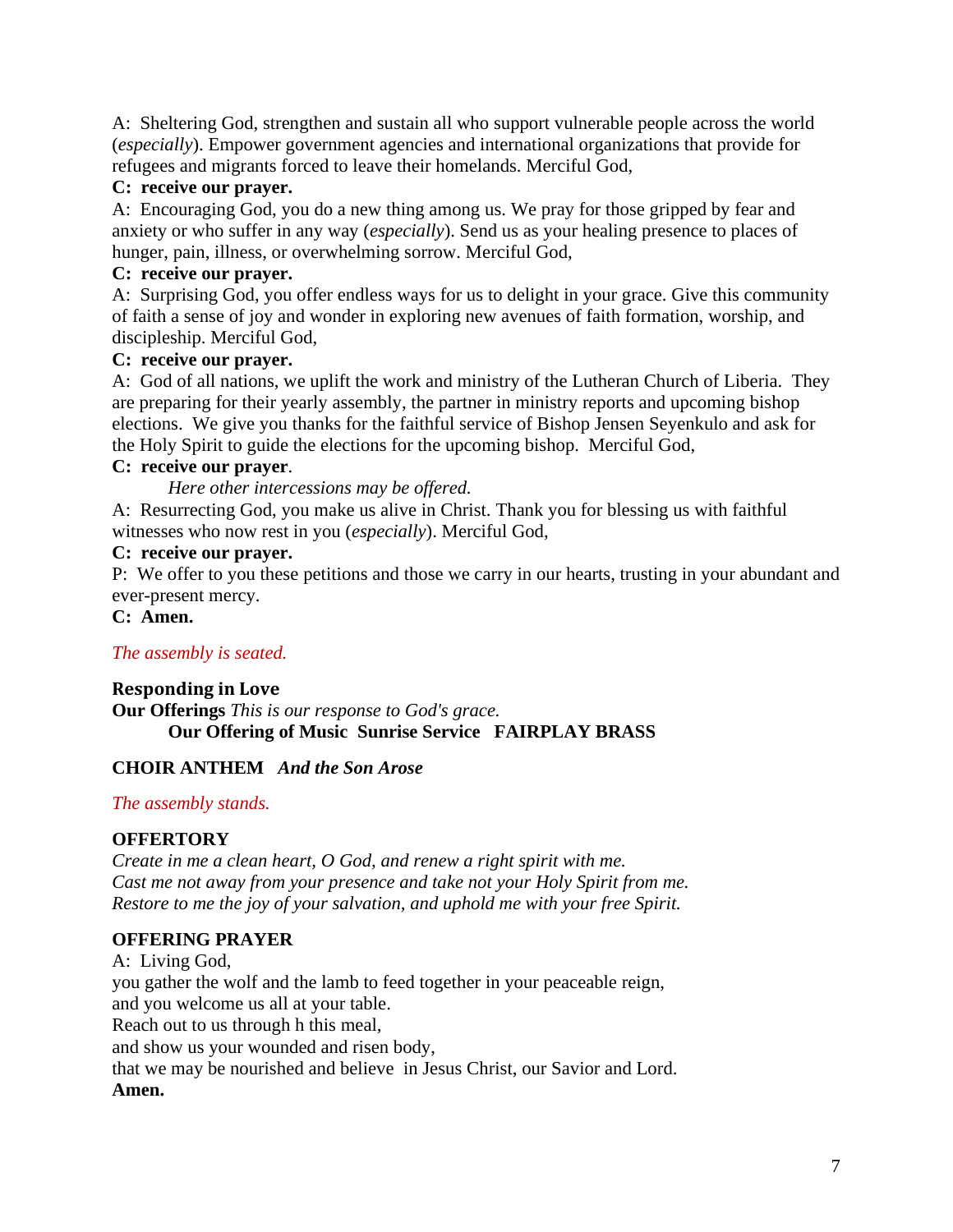**GREAT THANKSGIVING** *P.144 (in the beginning of the hymnal)* **Dialogue Preface by the Pastor Holy Holy Holy**

## **THANKSGIVING AT THE TABLE Words of Institution**

Holy God, you alone are holy, you alone are God.

The universe declares your praise: beyond the stars; beneath the sea; within each cell; with every breath. **We praise you, O God.**

Generations bless your faithfulness: through the water; by night and day; across the wilderness; out of exile; into the future. **We bless you, O God.**

We give you thanks for your dear Son: at the heart of human life; near to those who suffer; beside the sinner; among the poor; with us now. **We thank you, O God.**

In the night in which he was betrayed, our Lord Jesus took bread, and gave thanks; broke it, and gave it to his disciples, saying: Take and eat; this is my body, given for you. Do this for the remembrance of me.

Again, after supper, he took the cup, gave thanks, and gave it for all to drink, saying: This cup is the new covenant in my blood, shed for you and for all people for the forgiveness of sin. Do this for the remembrance of me.

Remembering his love for us on the way, at the table, and to the end, we proclaim the mystery of faith: **Christ has died. Christ is risen. Christ will come again.**

We pray for the gift of your Spirit: in our gathering; within this meal; among your people; throughout the world.

Blessing, praise, and thanks to you, holy God, through Christ Jesus,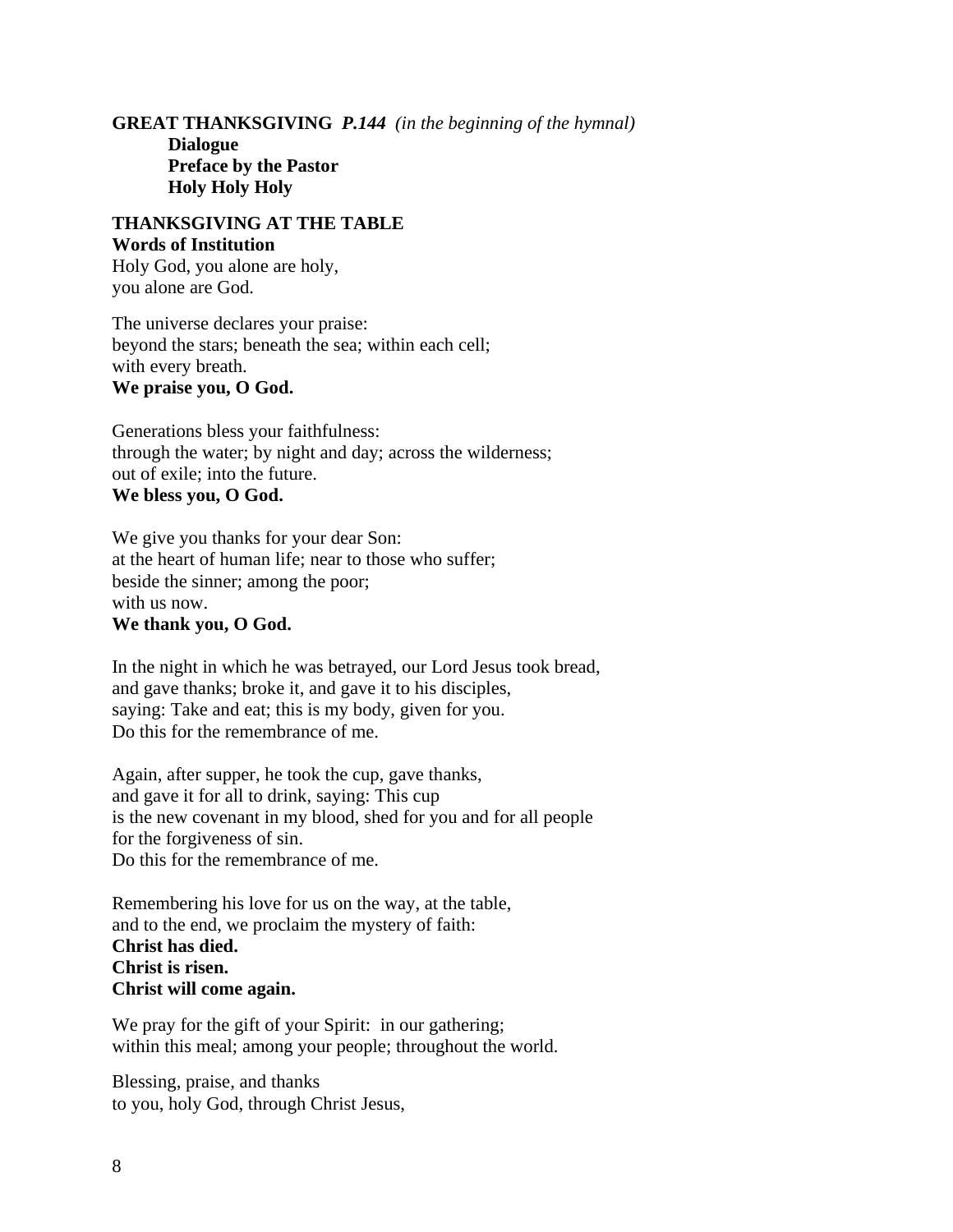by your Spirit, in your church, without end. **Amen.**

**Lord's Prayer Our Father, who art in heaven, hallowed be thy name, thy kingdom come, thy will be done, on earth as it is in heaven. Give us this day our daily bread; and forgive us our trespasses, as we forgive those who trespass against us; and lead us not into temptation, but deliver us from evil. For thine is the kingdom, and the power, and the glory, forever and ever. Amen.**

### **Invitation to Communion**

P: The risen Christ dwells with us here. All who are hungry, all who are thirsty, come.

#### *The assembley is seated.*

#### **Communion**

*When giving the bread and cup, the communion ministers say* The body of Christ, given for you. The blood of Christ, shed for you. *and each person may respond* **Amen.**

## **Communion Song** *Lamb of God You Take Away p. 146*

#### **SONG AFTER COMMUNION** *Jesus, Name Above All Names*

(repeat twice) *Jesus, name above all names, beautiful Savior, glorious Lord, Emmanuel, God is with us, blessed Redeemer, living Word.*

### *The assembly stands.*

#### **Prayer after Communion**

A: We give you thanks, generous God, for in this bread and cup we have tasted the new heaven and earth where hunger and thirst are no more. Send us from this table as witnesses to the resurrection, that through our lives, all may know life in Jesus' name. **Amen.**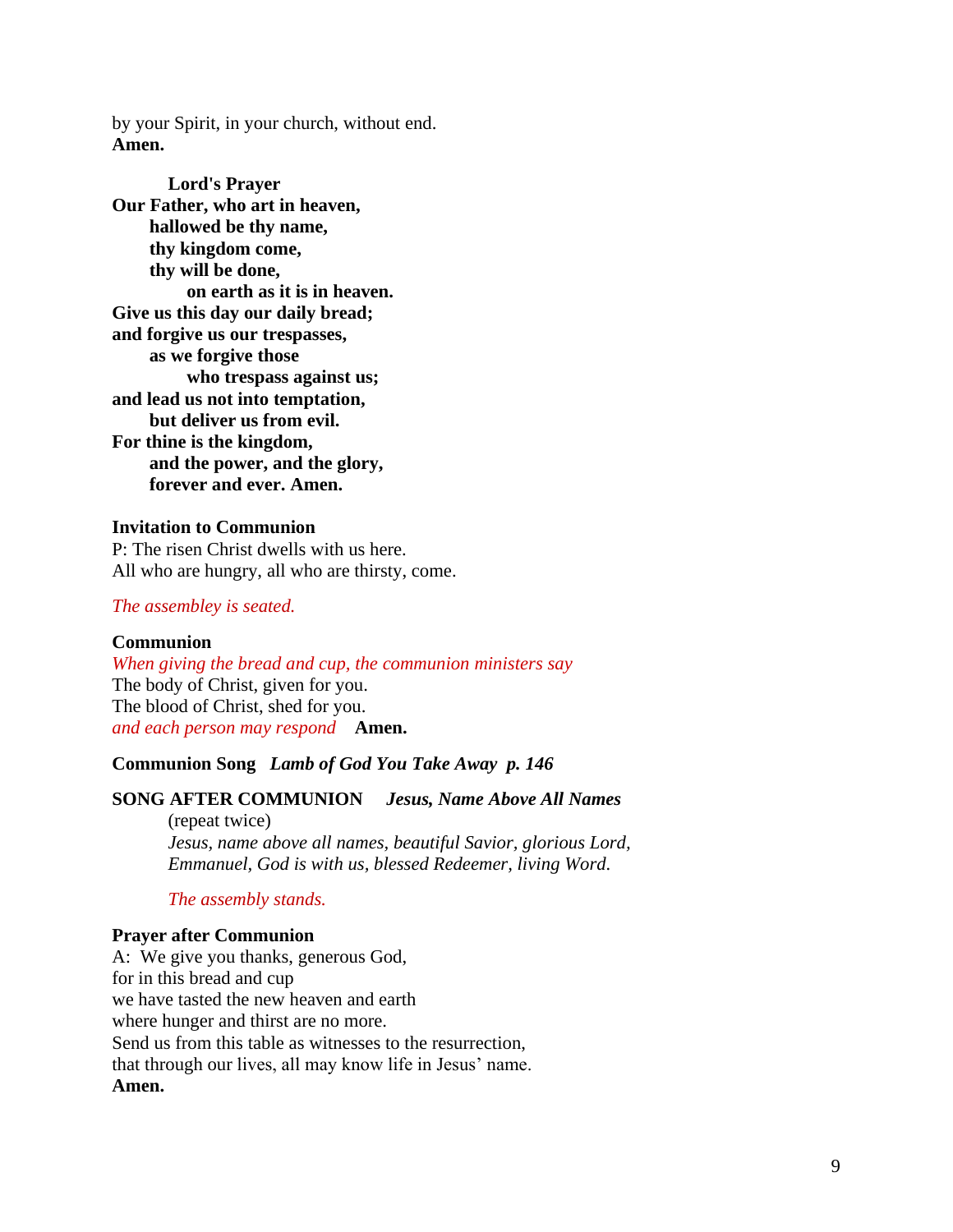## **Sending**

God blesses us and sends us in mission to the world.

### **Blessing**

**P:** God, the Author of life, Christ, the living Cornerstone, and the life-giving Spirit of adoption, ☩ bless you now and forever. **Amen.**

## **Sending Song:** *Christ is Risen 382*

## *Postlude (Sunrise: THE FAIRPLAY BRASS)*

### **Dismissal**

P: Alleluia! Christ is risen.

**C: Christ is risen indeed. Alleluia!**

P: Go in peace. Tell what God has done.

**C: Thanks be to God.**

### *Announcements*

We welcome our visitors and ask that you sign a Visitor Attendance and Holy Communion Card that is located in the pew rack. We ask that cards be returned via the offering plate during the receiving of the offering. We practice "open Communion" here at St. John meaning that all who believe in the "real presence" of Christ are welcomed to receive the Sacrament of Holy Communion. We offer two choices for Holy Communion, wine or grape juice. Those worshipers desiring grape juice are asked at the communion rail to place their right hand over their heart after receiving "The Body of Christ."

Remember in prayer: Rowan Aldridge, Dave Barner, Mary Bower, Mike Cervinsky, Agnes Cryder, Don Delaney, Mary Ellen Dougherty, Charlie Dunne, William Greene, Fred Hoffer, Mick Miller, David Mitchell, Jean Ann Snyder, John Truax, and all of our shut-ins; the safety of our military troops around the world (Mark Baier, Isaac Boring, Jake Cordrey, Ben Cramer, Patrick Hamlin, Paul Laidacker, Kenny Leitch, Steven Moore, Maddison Myers, Tyler O'Neal, Adam Shaffer, Richie Speicher, Aaron Stabley, Paul St. James, Jenna White); Family Promise. Bishop Eaton, our Presiding Bishop; and Bishop Collins, Bishop of the Upper Susquehanna Synod. For our Companion Synod in Liberia and Ansbach-Wurzburg, Germany. Pray for Peace in Ukraine and an end to war.

Special thanks to this week's helpers: Lector – Karen Aucker, Shane Snyder; Assisting Ministers—Gary Johnson and Karen Aucker; Head Usher –Cozette Stoltzfus; Teller –Jim Ely; Bulletin Sponsor – Jim Ely; Children's Church – Cathy Eisner.

Next week's helpers: Lector - Deb Heydrich; Assisting Ministers – Joyce Braucht and Carl Schaefer; Head Usher - Cozette Stoltzfus; Teller – Jim Ely; Bulletin Sponsor – Jim Ely; Children's Church – Holly Dittmer; Flowers – Laurel Gottschall.

The Sanctuary Candle is given in memory of our parents by Gary and Gina Johnson.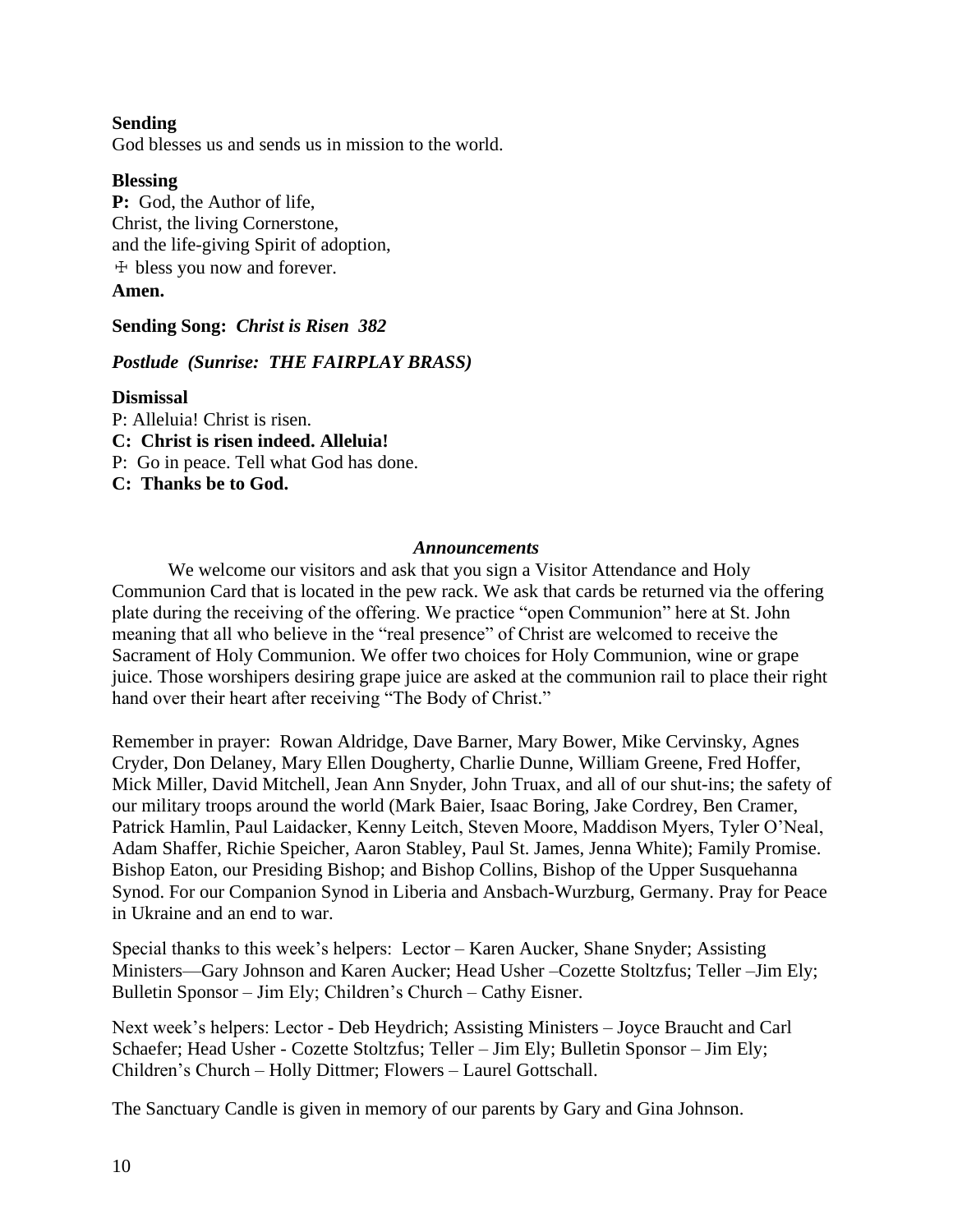**THANK YOU !!!** to all who donated and assisted with the Easter Egg Hunt and the Easter Breakfast!

The Lutheran Church Women's Prayer Chain is a vital ministry of St. John Lutheran. Anyone in need of prayers is asked to contact any of the following persons: Gloria Ely – 570-873-3597 Sarah Davidson - 570-398-0659 Joyce Braucht - 570-398-2852

**SAVE THE DATE!** May 21, 2022 a Spring Housecleaning is being planned for the church. More information and sign-up sheets early in May.

**Payments for Sight and Sound "DAVID"** February 6 - \$65.00; May 1 - \$65.00 and the final payment June 17 - \$60 Fare includes bus, play, meal, tip for driver and fund raiser for Luke Antolick. The show is August 6, 2022 **--** Children 10 and under \$125.00; Adults \$190.00. Joyce Braucht.

**Update on the Rising Anew Campaign.** We continue to pay on the loan from the ELCA Mission Investment Fund. Currently our loan is down to \$ 274,152 as of April 1, 2022. Thank you everyone for your support in paying down the loan and your continued commitment to the ministries of St. John Lutheran Church. For those who wish to contribute to the Rising Anew Campaign, please write your check to: St. John Lutheran, earmark on the memo line: "Rising Anew" and put it in an envelope with your name and envelope number on the envelope and place it in the offering plate.

**Automate your regular offering.** Do you know that nearly \$4,000 per month is given electronically by members of St. John? St. John Lutheran Church wants to remind you that we offer electronic giving as a way to automate your regular offering. Electronic giving provides convenience for you and much needed donation consistency for our congregation. Getting started is easy. Authorization forms and additional information are available from the church office, 570-398-1676.

**Vanco Mobile app.** St. John Lutheran offers a convenient way to support the ministries of St. John. Now you can download the "Vanco Mobile Faith" app from your app store for your cell phone. This feature is also on our web site and Facebook site. Enter your email, make up a password, and walk through the choices to give the church an electronic donation by check or debit/credit card. If you have any questions, contact Scott Mitchell.

We also offer VancoText:

Simply send a text message to 570-865-1101 with the amount you would like to contribute (example: 25). Within a few minutes, you'll be sent a text with a link to register. Click on the link and enter your cardholder's name and credit or debit card information. Once your registration is complete, you will receive a text verification and a receipt of your donation via email.

For future giving, send a text with the amount you wish to give, and it will process automatically! You can even text "repeat" to make it a recurring donation. VancoText is one of the fastest, easiest ways to give.

We hope you enjoy this new way to share your generosity and we thank you for supporting your church.